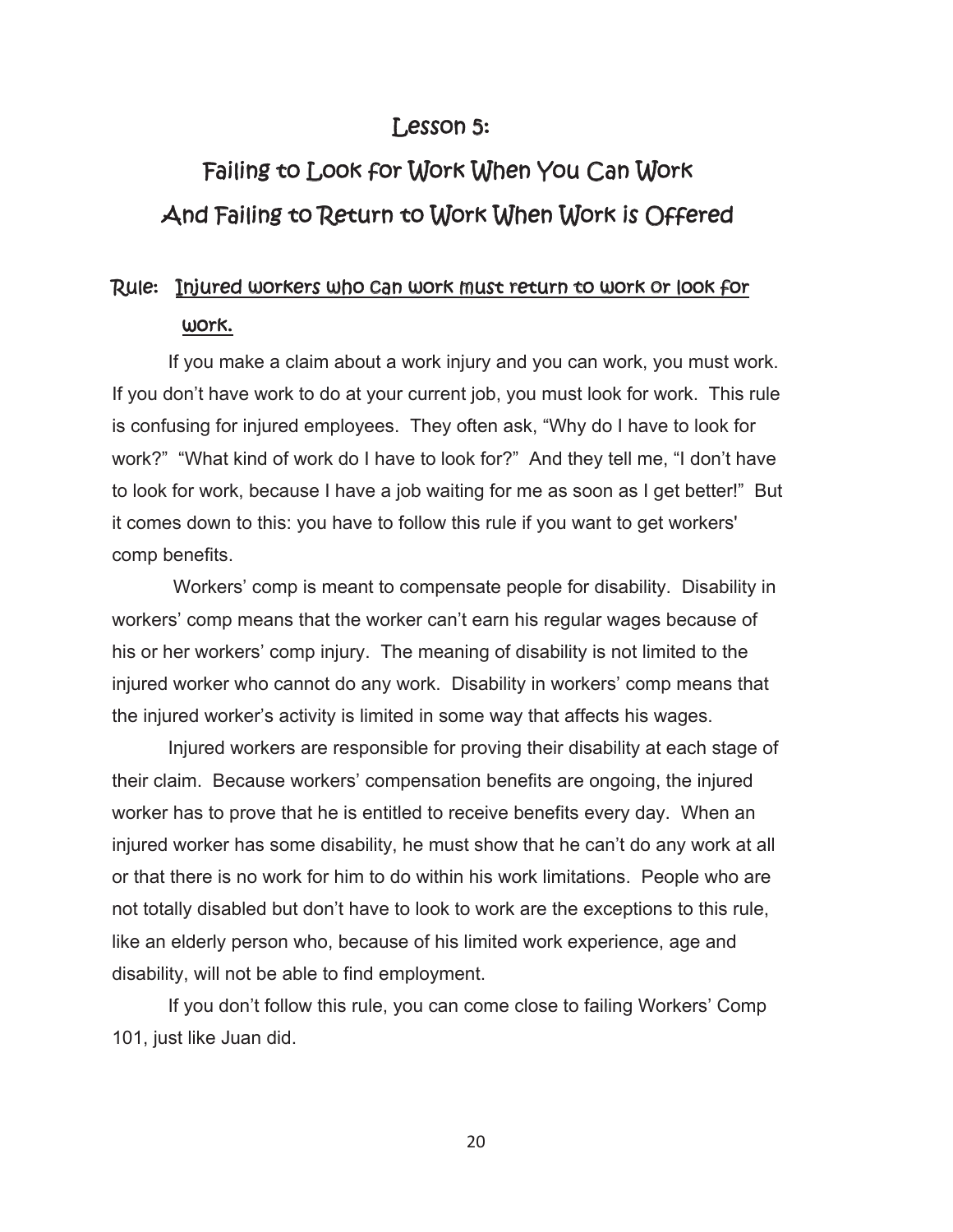#### *Juan*

 Juan worked for a delivery company driving a truck and delivering packages. When he slipped and fell on ice during a delivery, Juan had no problem getting his workers' compensation checks or his medical benefits. Juan liked the doctor who performed his shoulder surgery and his physical therapy went well. When the doctor told him not to lift more than 50 pounds, there was no work for him to do at his job that fit that description, so Juan continued to work on his recovery. Looking for work with another employer never even crossed his mind.

 Juan was shocked when he received a voicemail from Victor, a vocational rehabilitation specialist. Victor's message said that he had been hired by the insurance company and wanted to meet Juan at a library where they would start start looking for work for Juan. Juan didn't call back.

Victor sent a letter to Juan telling him that they needed to meet. Then Victor sent two more letters and called again. Juan ignored the letters and messages for three weeks before he returned the call. Victor told Juan that he had to go to the meeting and start looking for jobs.

 "Look," said Juan, "the doctor expects that I can go back to my job within a few months. My union contract says that they have to hold it for me for a year. Why do I have to go through all of this?"

 Victor explained that he was just doing his job. He said that Juan had the responsibility of meeting with him. Juan reluctantly went to the meeting but showed up 15 minutes late. He followed up on most of the job leads he received from Victor but never finished his resume. As the weeks went by, sometimes Juan went to the meetings, and sometimes he didn't. Victor told him that he should try harder, but Juan didn't like the jobs that Victor chose for him. For example, he didn't think that he should have to go and apply at a car dealership for the job of a van driver for \$11.00 an hour.

 When Juan's doctor said that his shoulder injury wasn't going to allow him to meet the lifting requirements of his job and that 50 pounds was all he should lift in the future, Juan was shocked yet again. He didn't show up for his next

21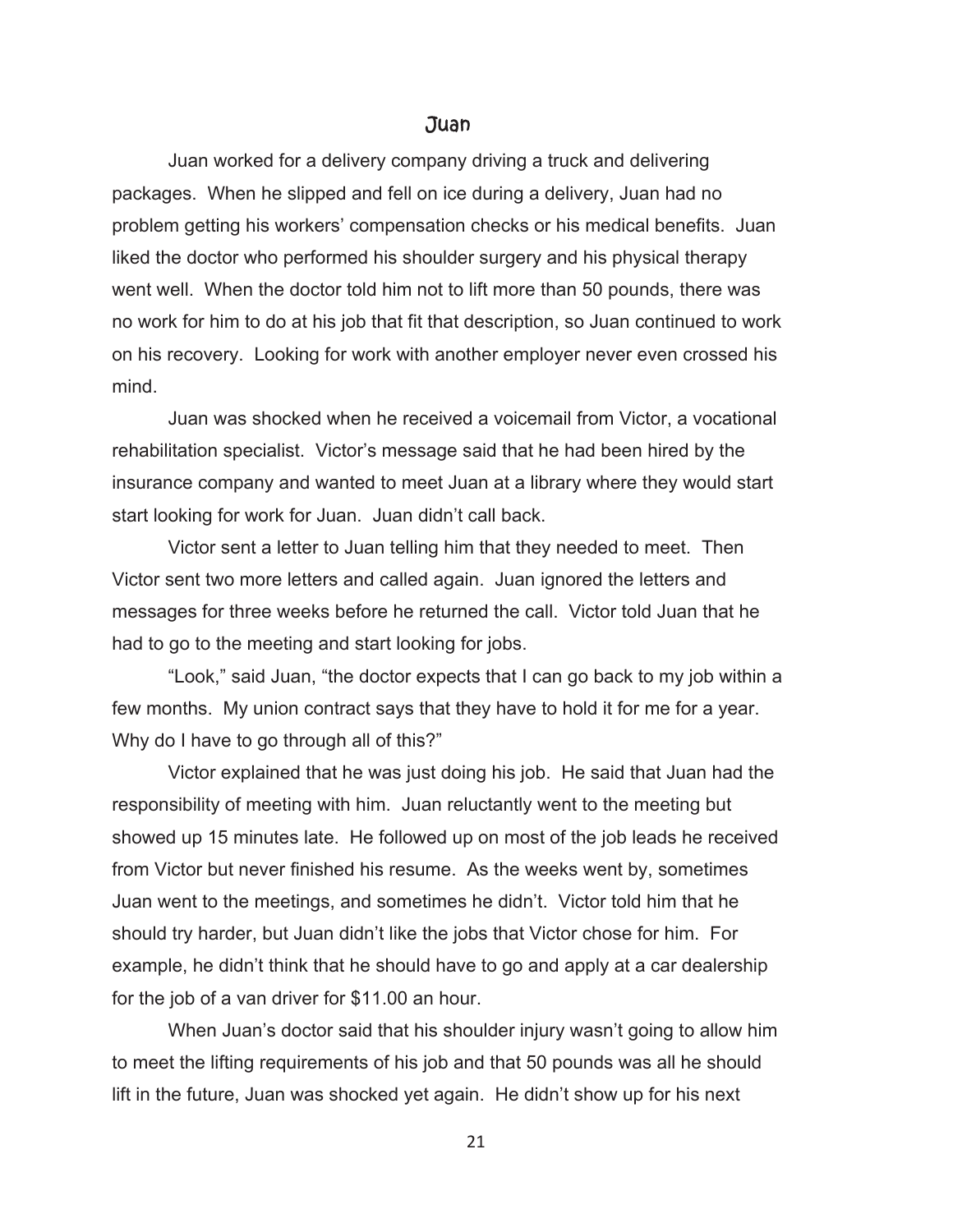appointment with the Victor. Juan figured that he should just wait to settle his case. Victor was never going to help him find a job anyway.

#### *Juan's grade at looking for a job while on workers' comp: C-*

 Juan's workers' comp claim is in danger. For weeks after he was released to return to work with restrictions on his ability to lift, Juan did not look for any work at all. And now that he has a vocational counselor to help him, Juan is not fully cooperating. In other words, Juan is looking for trouble. Unfortunately, trouble is exactly what you're in for when it comes to breaking this rule.

 Juan must look for work. If his job had work available, even if Juan didn't like it or didn't think it was something that he could do, and as long as it was within his restrictions, he should try it. His doctor can take him out of work if he can't do it.

 Juan does get points for reporting his injury and working hard to get better. But if Juan doesn't start looking for work and attending his meetings, the insurance company will believe that Juan isn't cooperating at the level that he should. The insurer can ask for Juan's workers' comp checks to be stopped until he does cooperate. And since Juan's attendance and job search has been documented with reports that Victor has filed every week or two, he is going to have a hard time showing that he has been working hard to find a job.

 What should Juan do? He should immediately do what the vocational rehabilitation specialist asks. Juan should look for jobs and finish his resume. He should keep his own records showing every job that he contacted and whether they were hiring. He can investigate training opportunities at the community college. Most importantly, Juan should think about what he wants his life to be like after his workers' comp claim is over, and how he can get another job that he can do for the long term.

#### *Juan's possible final grade if he follows the rules and looks for work: B*

Let's review how he can work out the issues he is having with his claim:

22